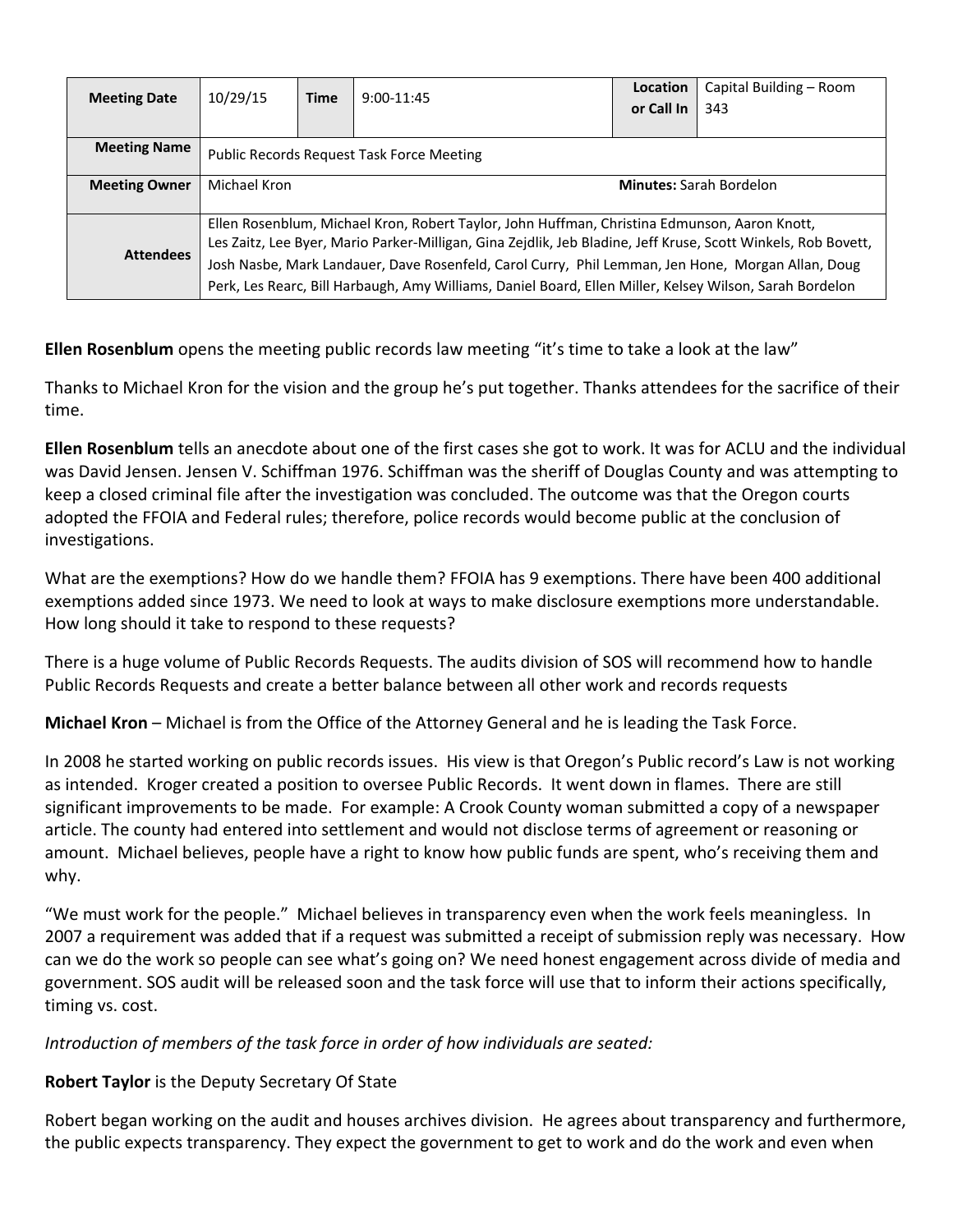public records are overwhelming, the public still expects us to move forward with governing. Robert believes the Public records law has to be understandable and accessible to the public.

**John Huffman** is State Representative for Dist. 59 :

John's concern is about the body camera bill. What might be needed for the retention of all of the records? What information should be protected vs. what should be available for public record? John wants to learn and be a part of it.

**Ellen Rosenblum** introduces DOJ employees who have come to observe but aren't part of the task force:

## **Christina Edmunson** and **Aaron Knott**

Aaron thanks the legislatures who are here who he convinced to come and help. Another representative is coming who is not here yet. Aaron is here to watch and learn.

*Continued introduction of the Task Force:*

**Les Zaitz** is the Oregon Territory Society of Professional Journalists and the Investigations editor at the Oregonian.

Les participated in similar task force in 1992. He is particularly interested in providing relief for community groups who don't know how to respond to public records requests. He is interested in reforming the process of PRR (Public Records Requests). Finally he asks: How can we be more consistent / persistent? And, Can we get everything in an electronic form so people can look for themselves. He says that this will save time and cut down on costs. Cost should not be an impediment to disclosure.

**Lee Byer** State Senator for Lane County, he's also on the Rules and Elections committee.

Lee believes openness and transparency has to be a part of local government and legislature. People need to know how to get public records requests and need to be able to obtain them as cheaply as possible. The "Trade Secrets" argument against PRR is a frustrating issue with a lot of case law surrounding it.

**Mario Parker‐Milligan** is from the Oregon Student Association.

Marion wants transparency in University tuition issues and college governance issues. He is also concerned about student privacy. Mario hopes to create something very accessible.

**Gina Zejdlik** is from the Office of the Governor and Policy Advisor to Kate Brown.

Gina's hope is that the task force establishes principles rather than a complicated list.

**Ellen Rosenblum** asks Gina to give her thanks the Governor on Ellen's behalf for the Governor's support of the task force.

**Jeb Bladine** is from the Oregon Newspaper publishers Association and owns the News‐Register in McMinnville. He has been editor of the Milwaukie Review

Jeb is very interested in public records because of Watergate. He is glad the task force all agrees that there is a problem with the status quo. Reducing exemptions is what he'd like to see. It's a challenge even for those who are involved every day. There is a bigger concern and bigger need today than there was twenty years ago. He says, as a news outlet that tries to navigate these kinds of requests daily, they don't understand all of the law. The law as it is now is too confusing for everyone.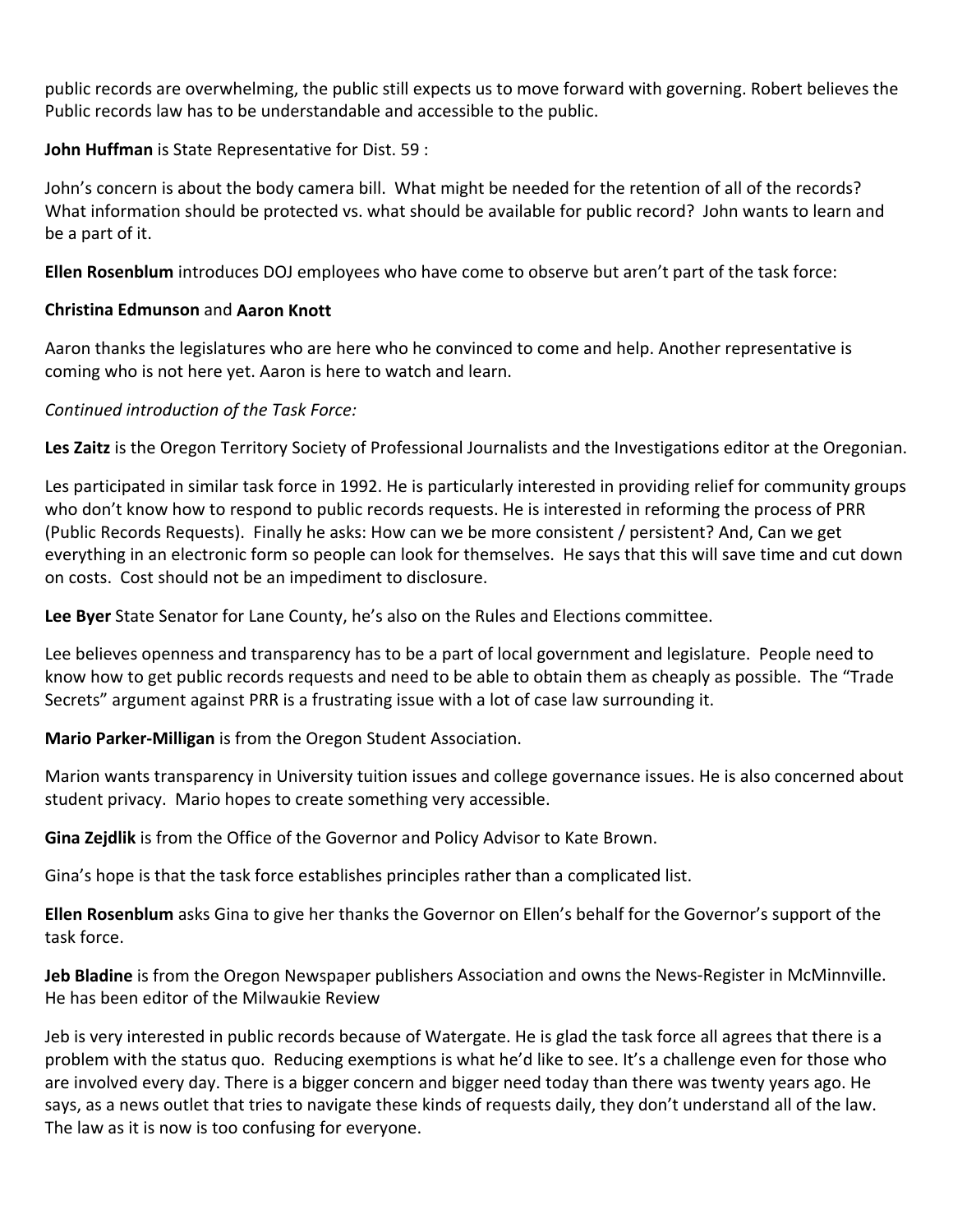What is public interest? There is no clear definition. Jeb would like to see a mandate for public officials to provide written statement when requests are denied with the law for the denial cited. He would also consider enforcing consequences for individuals who willfully disregard the laws.

**Jeff Kruse** is a State Senator for District 1 in the SW corner of state.

Jeff wants to know, what is discoverable? Something is coming down the pipeline for this issue. Jeff is afraid that "fishing expeditions" will inhibit any new laws we may create. He wants to look at federal regulations. What does the federal government do and how can we align our regulations to that? How can we make a uniform exemption list?

**Scott Winkels** is from the League of Oregon Cities, he is also a public record lobbyist.

Scott offers that the sunshine law works against itself. It takes too much time and it costs too much money. Scott is glad that the government can enter into dialog and restructure requests. Scott wants to protect lots of types of data but says we also want transparency. He is concerned about body cameras and their relationship to Public Records Requests. What recorded information should be accessible? What should be protected? Is cyber hacking a threat we should be worried about?

**Rob Bovett** is from the association of Oregon Cities.

Rob has served as county attorney and had to handle records requests. The issue he wants to address is efficiency and balance. He is optimistic that the task force can be successful. He is also a special prosecutor for Lincoln County, and has handled virtually all local public records appeal petitions for the past four Lincoln County District Attorneys, including himself. So he has seen that side of things as well.

**Josh Nasbe** Handles Judicial PRR day to day. Josh wants to develop a procedure the state can use for how to handle records requests. Goal 1 – Encourage policy makers as they move forward to consider whether rules that make sense in the executive and legislative branches also make sense in the judicial branch. Goal 2 - think of downstream consequences. Keep the law clear and keep costs down on the judicial side.

**Ellen Rosenblum** – Getting all branches of government involved is critical

**Mark Landauer** – Special Districts Association of Oregon:

Mark believes that the government ought to be transparent so that the people can trust the government. Our PRR system needs to be reformed and the government has to have a clear understanding of the law and efficiency. Mark is concerned about small districts run by volunteers. The law needs to be clear, understandable for everyone and implementable. Cost has to be a factor, as well as fishing, and frequent fliers. Should the tax payers be subsidizing superfluous requests? How can we create a system that protects the public from abuse? SDAO does have a model PRR Policy that we share with everyone and provide a discount on insurance if policies are adopted.

**Dave Rosenfeld** from the Oregon State Public Interest Research group # 14

Dave observes that the group has an ethic of openness and transparency. "OSPIRG" has firsthand experience that the PRR process is difficult. Dave wants a better understanding of the law and he understands that running government is hard. He wants to protect information of private citizens and have an open government. Dave makes the point that no one law can solve the problem, culture matters as well. Dave wants to make a good law and try to reform culture and examine the culture of the executive branches and examine our motives.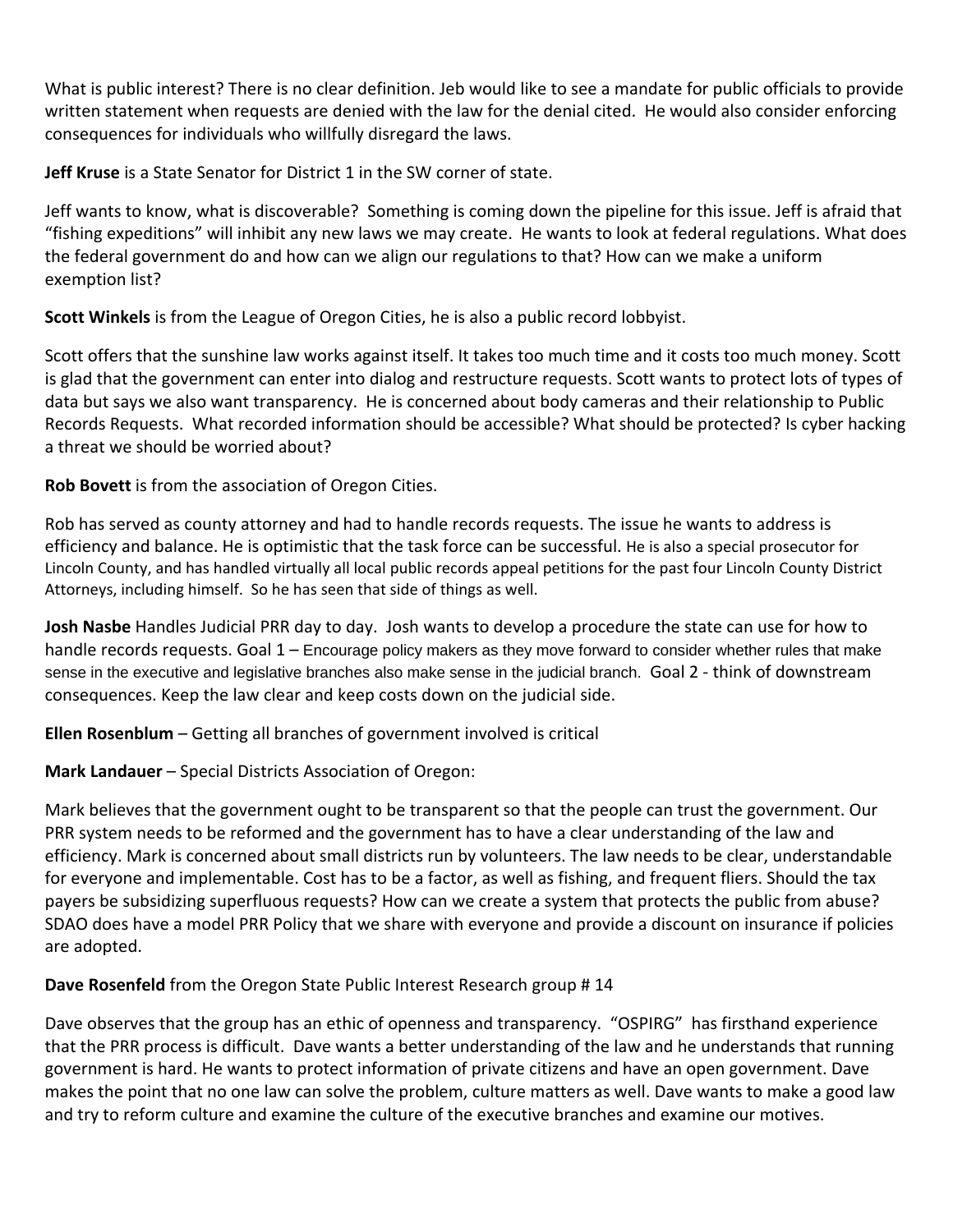**Michael Kron** offers an opportunity for visitors to introduce themselves.

**Carol Curry**, Statesman journal.

**Phil Lemman** Judicial dept. He will replace Josh Nasbe in a few weeks when Josh goes on paternity leave.

**Jan McComb** Dept. of Education – Jan's interested in principles of the law but wants the long form explanations as well; maybe in the AG manual. Jan's interested in how the wording of the law keep up with the digital age.

**Morgan Allan** is from the Oregon School Board Association. Morgan wonders, is the PRR too complicated? And, how do small school boards keep from becoming overwhelmed?

**Michael Kron** – A member of the Oregon School Board Association is coming to the task force.

**Doug Quirke** – An environmental lawyer who writes the Pollution Update in the Eugene Weekly newspaper. He needs public records and wants better answers and better access. With the electronic update, how can people easily look at records?

**Les Ruark** notes that there's a lot of talent and history around the table today and he expects that the task force will be successful and will achieve the original goal of the law.

**Bill Harbaugh** University Oregon Dept. of Economics. Bill understands the frustrations involved in PRR. He wants to know if we can interpret the existing law in a transparent way. He voices doubt that we can succeed in this task force.

**Amy Williams** – Amy is from DAS and worked on Cover Oregon. She gets a lot of PRRs.

**Michael Kron** – Cover Oregon is an excellent example of why we need a better law and maybe it's an example of how the PRR process worked a little bit.

**Lee Byer** wants to have people share stories about how PRR worked or didn't work for them.

**Daniel Ward** ‐ Director of Alcohol and Drug Policy Commission. Daniel is interested in transforming the culture of government. In light of the culture post Nixon and Vietnam, it's disappointing that those events did not transform the culture.

**Ellen Miller** from Broadcasters is concerned about exemptions in PRR and special interests

**Kelsey Wilson** the Oregon Newspaper Publishers at Capitol. She is interested in boots on the ground.

**Ellen Rosenblum** admits that she's married to a newspaper publisher.

*Suggests a break 5 minutes and the break begins*

*Break over*

**Michael Kron** – Next on agenda – A presentation of Summary of Public records law / issues that come up frequently.

Structure of law exemptions, costs, timing of requests. What is the law, where are the issues?

Exemptions: There are two lists of exemptions and three extra exemptions after that. The first list has 40 exemptions that are subject to a "public interest balancing test". They can be argued and turned over on a case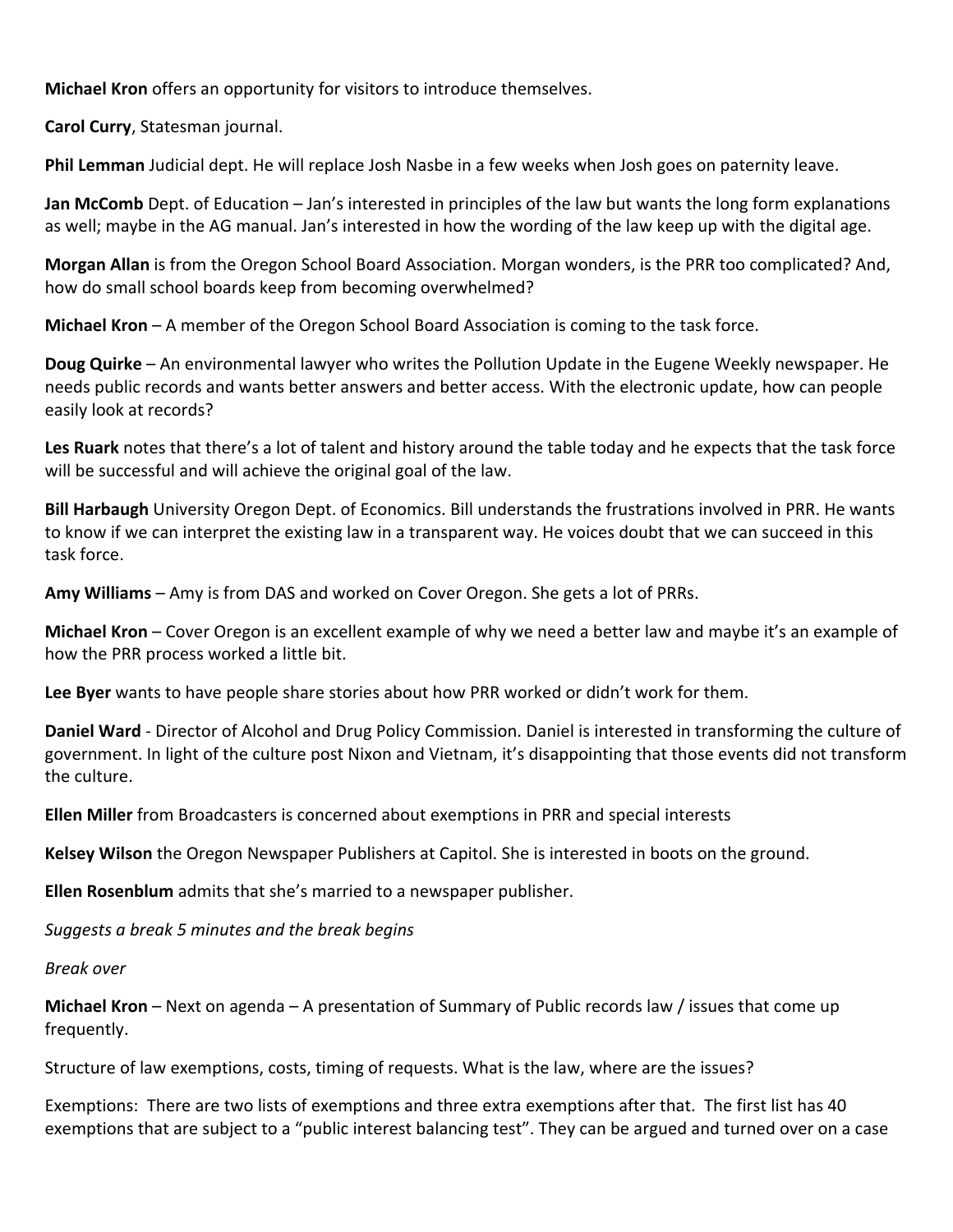by case basis. These are fairly general. There are 42 unconditional exemptions and for these, there is not a public interest balancing tests associated with these exemptions. Even the parts that are simple are not really that simple. There is one exemption that makes exempt from public disclosure anything that elsewhere made privileged or confidential or that disclosure is prohibited or restricted and this dictates that one has to look through the entire set of Oregon Revised Statutes to find exemptions.

Sunshine laws ‐ Comparing top 5 states' number of disclosures:

Oregon ranks number 4 on the list of the most exemptions within the public records disclosure act. When comparing states with most exemptions not within public records disclosure acts, we're number 3. We and Florida are the only states on both top 5 lists.

The exemptions are not only numerous but they are all spread out throughout the 17 Volumes.

The point is: the current exemption system is too spread out and too difficult for lay people to navigate. This is one of many problems but this is the first one we'll focus on.

Timing. Our law is one of several in the country that does not establish timing laws. Requests are valid and we agree that citizens have a right to request but it is labor intensive and cumbersome and monotonous. What impeded ability to get records out in the past? In the PRR issue for Kitzhaber, duplication of records was an issue. Vendors were hired to process and de‐duplicate but even paying people to do it, it's expensive and time consuming. "Reasonable time" depends on what is being asked. There should be an initial response after request is made. The timing rules we have are vague and they allow for needed flexibility but they also allow for abuse if government responders want to take their time replying to requests.

The Cost. The agencies are entitled to ask for actual cost in responding to PRR. The costs reflect the time to find the record, time to review and edit/ omit, however, the requestor of the records has the right to ask for fee waiver, reduction. Fees can be waived in the public interest. Legitimate public interest has to be shown to be eligible for a waiver but the public body still has discretion to waive or not. Cost can also be used as a means to deny access.

"Public Records requests cost too much" the ability to charge is the only deterrent to overly broad PRRs and abuse by public. Representative Parrish suggested a law that requires public bodies to waive fees if they cannot respond in 7 days. This could lead abuse by public when they ask for records that are too broad only to run out the 7 days.

Let's examine Public Interest balancing test in the future.

2007 effort resulted in public bodies have public accessible procedure for making PRRs. This smooths the process. We should consider this model as we move forward.

## Questions?

**Jeb Bladine** – Can we discuss the Department of Justice's stance on mandatory v. authorized exemptions? How do we advise state government on the fact that a huge array of exemptions are not mandatory, they're authorized? How do you take on the liabilities? Do you advise people that they can release information that is exempt?

**Michael Kron** – We *can* release records that are exempt. The Public Records Manual states it very clearly that most of these disclosure exemptions are things that you can choose to invoke or not invoke. The issue of liability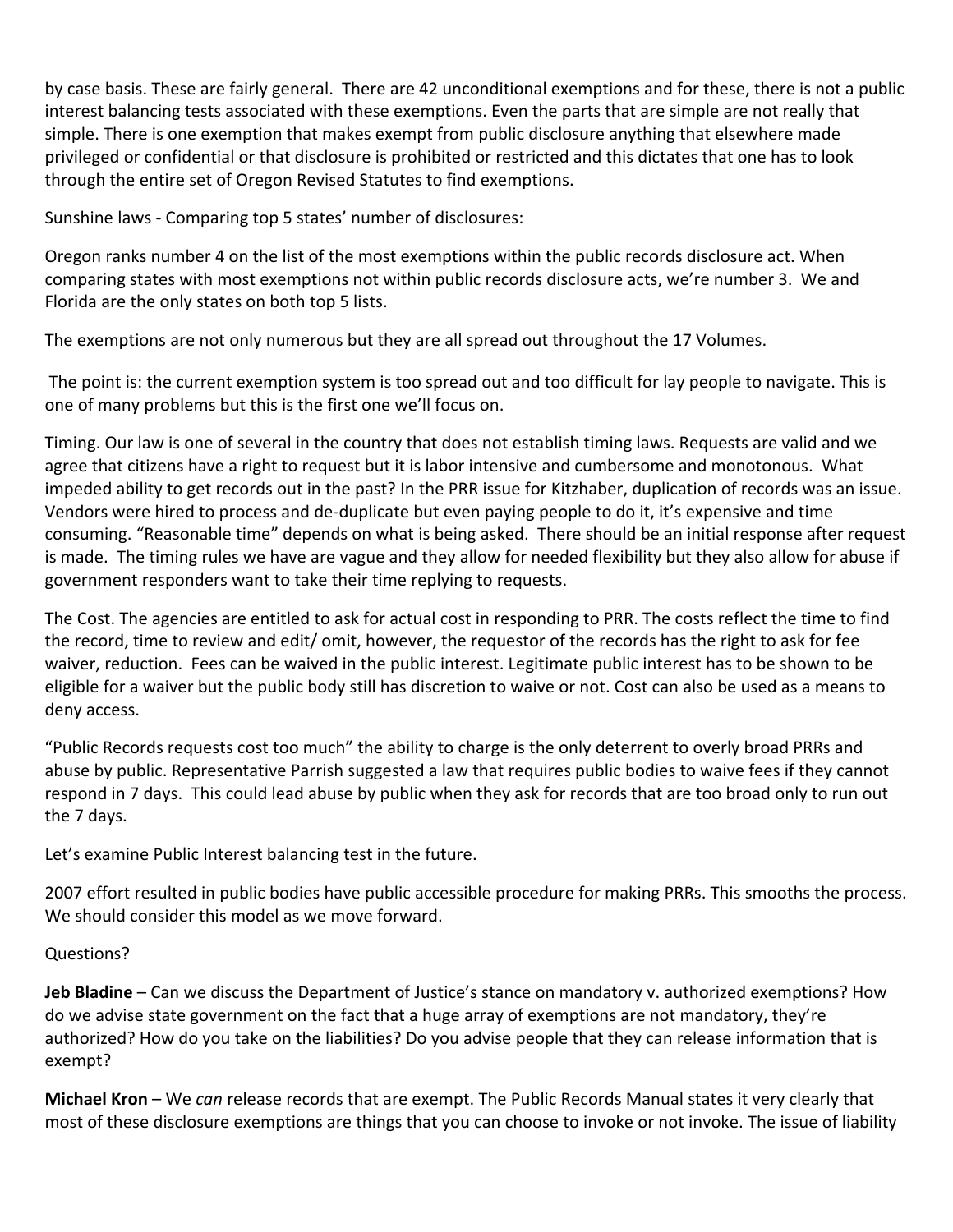is slightly separate under Oregon law from the issue of discretion. Oregon does not have a statute providing public bodies or officials from liability associated with that disclosure. A public body does not have to assert the trade secrets exemption. The trade secrets exemption is an exemption in a public interest balancing statute, they do not have immunity from being sued. The intersection between those two issues is another area I think the Task Force should look at and provide education to government employees as well as the public about. The legislature enacts these exemptions for reasons. The personal privacy exemption is an example of a discretionary exemption.

There are significantly greater risks now than 1973 for personal privacy concerns

**Ellen Rosenblum** ‐ What about protective orders? This seems to run counter to transparency but when we're dealing with trade secrete or protected private information it could be subject to discretion.

**Michael Kron** –Protective orders are a very interesting issue, DOJ generally only asks for them when we believe there's a statutory basis for confidentiality. If there isn't a basis for confidentiality, our practice is to point that out to the court. Court orders are to be followed even though the Public Records law does not address them directly. It's an open question whether the catch all exemption was intended to reach court orders. We do not advise agencies to violate orders of the court.

**Ellen Rosenblum** ‐ That doesn't answer my question, is it something we could suggest as a part of a negotiated decision on disclosure

**Michael Kron** – So you're thinking of providing information to some people but on the condition that they not re‐ release it. There's no process for it.

**Ellen Rosenblum** – So there's nothing against it.

**Michael Kron** ‐ There's generally not a judge… it's more of a pragmatic problem. There was a protective order in the Cylvia Hayes case.

**Les Zaitz** ‐Yes there is a standing protected order after the judge review emails. In general, a suspected protected issue gets released to vulnerable party and they have a set amount of time to object before info gets released.

**Ellen Rosenblum** – Let's incorporate this into our discussion.

**Mark Landauer** ‐ During the attempt by Kroger to complete the update of public record statutes it was suggested that the AG put all exemptions in the same place so they can be easily found.

**Michael Kron** – That's a good idea and there's an app for that. That's a good first step. With a powerful electronic search tool, this can be done. And it can be sorted by subject matter. The objection is concern about getting them all, we don't want to miss any. I think we can make it work.

**Scott Winkels** – There's a lot of enthusiasm for that. There's a list in the manual so maybe it doesn't have to be done.

**Michael Kron** – It's a good idea to do a catalogue. The list in the manual is not complete.

**Gina Zejdlik** ‐ Louisiana requires that exemptions cross reference in the master list. (Corporate) desires for confidentiality block this effort.

**Michael Kron** – I think it could be a statute and still make it effective.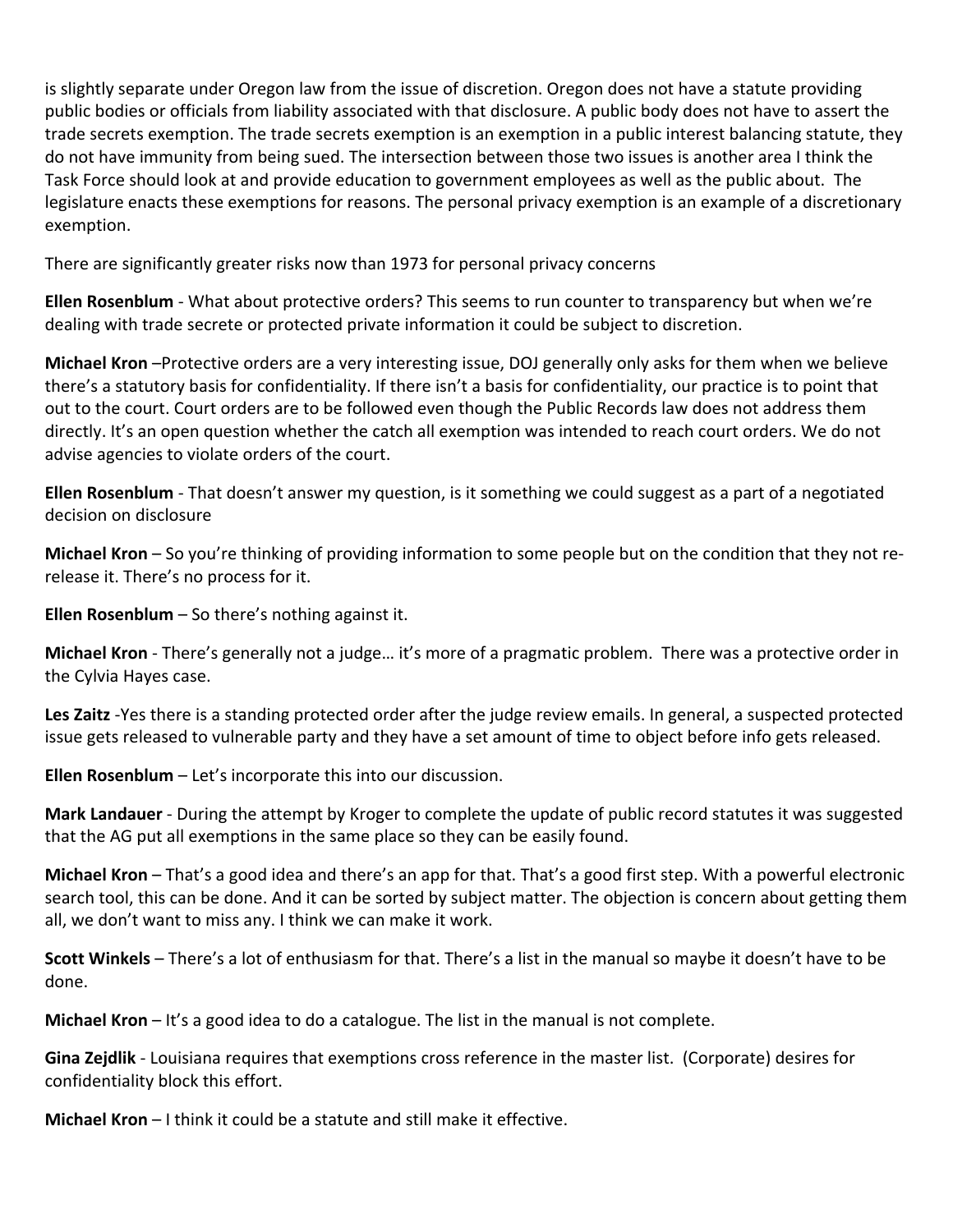**Josh Nasbe** – One legislative body cannot bind another. It will become complicated.

**Jeb Bladine** – Instead of a list of statutes, give a summary and an individual can look it up.

**Michael Kron** ‐ Senate bill 41 proposed in 2011 already did that.

I skipped something: The mission of this task force…

Interruption by **Jeff Kruse** – Are these exemptions subject to discovery?

**Michael Kron** – No, none operate as a discovery bar in chapter 192. Any of the ones outside 192 may or may not.

**John Huffman** – Offering the rural perspective – One of the challenges is the need for transparency within certain parameters. The Wheeler County Sheriff says the new law about PRR means we will have to stop using body cameras because they cannot meet the PRRs. If we use body cameras on cops, we don't have the money or manpower to then retain the records and make them available to the public. We'd have to hire another person. The small agencies are run by volunteers and I don't know how to address this.

**Michael Kron** – How do we want to structure our work? Let's plan to get into smaller groups and report back to the whole group.

Issues Mark Landauer and Scott Winkels brought up were organizational issues, we should have groups break out and work on this. I'll work on substantive issues. A third group is the review of the audit.

Senator Kruse can look at other state examples. Are we willing to do this kind of thing (groups)?

**Ellen Rosenblum –** Asks to clarify: How often should this group meet?

**Scott Winkels**– Proposes another group – how to educate the public about the findings of the task force.

**Ellen Rosenblum** – We don't need to do that now, let's wait until we're closer to the conclusion of our efforts.

**Les Zaitz** – What are the groups?

**Michael Kron** ‐ #1 Substance of PR Exemptions – #2 Organizational issues around PRR and this will transform into public education #3 review audit findings and how can we move forward with the new information.

**Les Zaitz**‐ One of the main problems is lack of clarity which leads to poor understanding by the public. To solve this, let's rewrite preamble to the statutes so it's clearer to everyone what this is for. Let's outline and possibly establish the enduring public policy of the state

**Lee Byer** – Agreed.

**Michael Kron** – Yes, and any subgroup could look at this, this is a substantive issue, maybe.

**Ellen Rosenblum** – Do we agree with groups? Please say yes or no

**Les Zaitz** – Yes if we don't have to meet.

**John Huffman** ‐ The problem is those not on the task force will be left out. Will it create more work

**Lee Byer** ‐ We want the preamble done first so we're all on the same page

**Jeb Bladine** – Is this a public body?